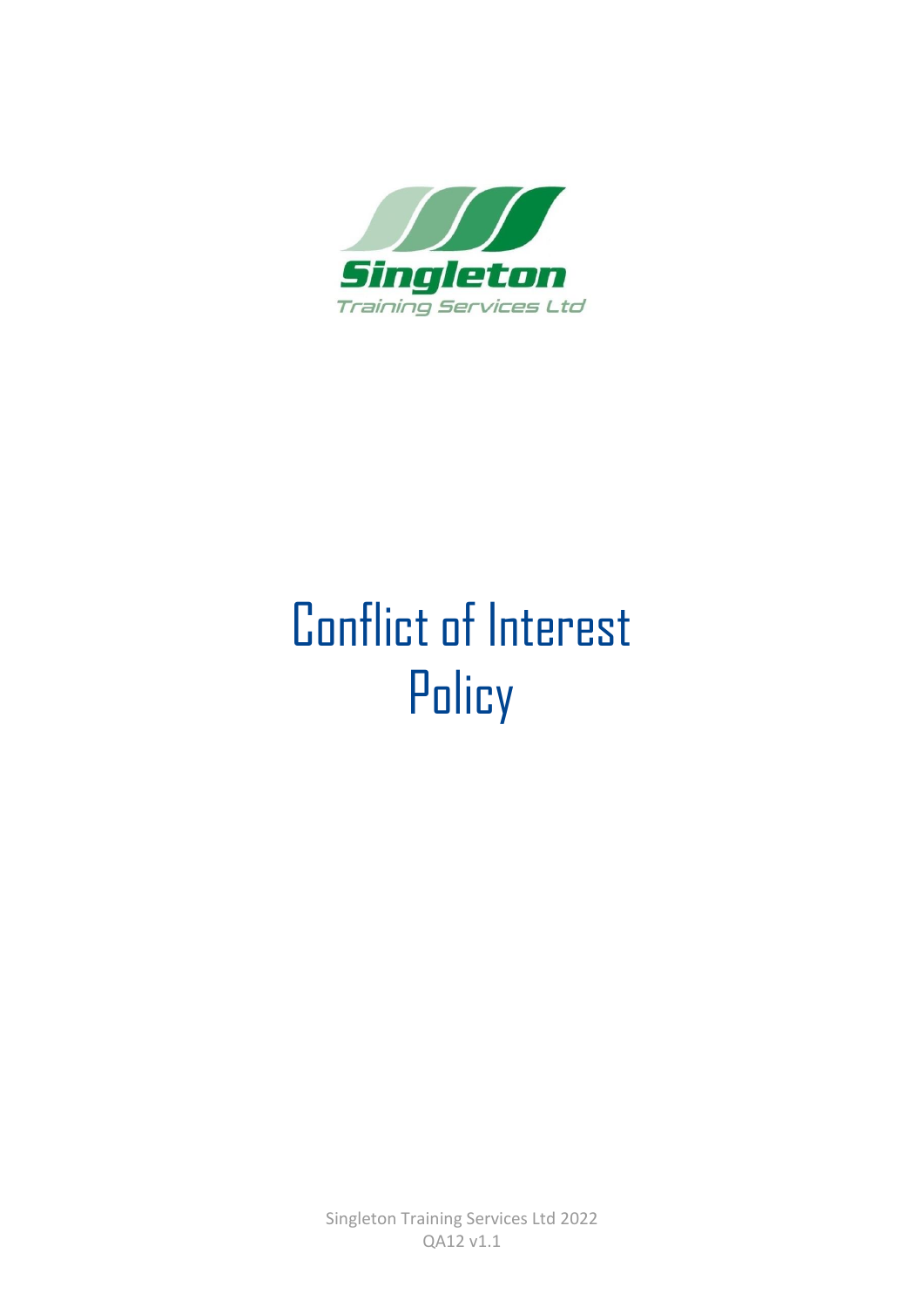| <b>Contents</b>                         | Page |
|-----------------------------------------|------|
| 1. Introduction                         | 03   |
| 2. Preamble                             | 03   |
| 3. What is a conflict of interest       | 03   |
| 4. Conflict of interest scenarios       | 04   |
| 5. Declarations of conflict of interest | 04   |
| 6. Recording of Interests               | 04   |
| 7. Data protection                      | 05   |
| 8. Managing conflicts of interest       | 05   |
| 9. Policy review                        | 05   |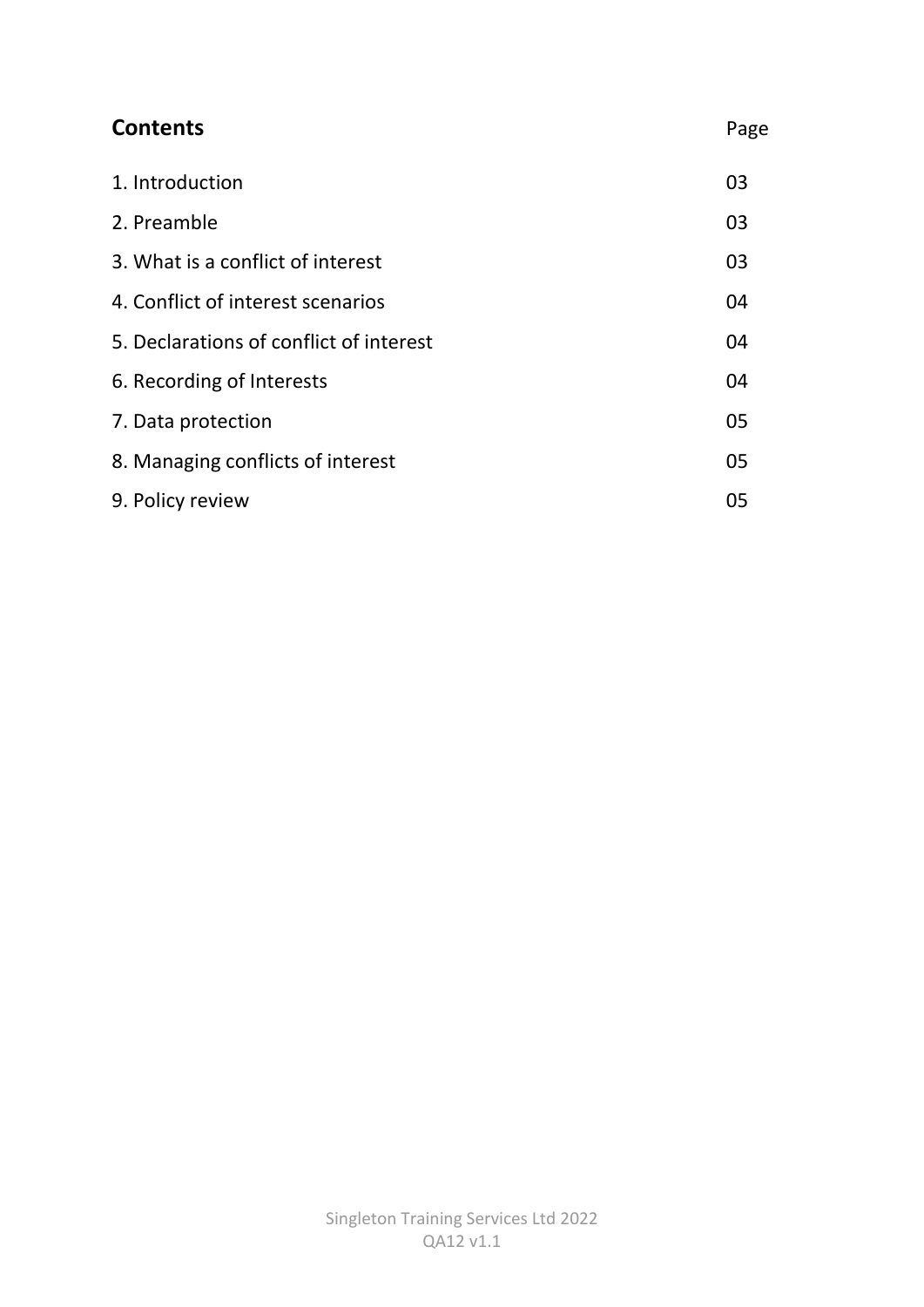#### **1. Introduction**

This policy applies to all trainers, managers, owners and any person undertaking activities on behalf of Singleton Training Services Ltd in relation to the development, delivery, assessment or award of qualifications.

### **2. Preamble**

Anyone involved in the development, delivery, assessment or award of Singleton Training Services Ltd qualifications has an obligation to act in a way that does not lead to a conflict of interest.

The aim of this policy is to enable us to ensure that Singleton Training Services Ltd can:

- Provide a mechanism to protect individuals and Singleton Training Services Ltd against criticism or compromise by ensuring that all reasonable steps are taken to avoid any conflict of interests
- Identify conflicts of interest and if necessary take action to minimise or eliminate any adverse effects that they cause
- Comply with Ofqual's regulatory requirements and those of any other relevant regulatory or industry bodies

### **3. What is a conflict of interest?**

A conflict of interest may occur when the personal or business interests of an individual conflicts with their professional duties and responsibilities. Such conflicts could result in damage to the integrity and reputation of Singleton Training Services Ltd or compromise the validity of a learner assessment and the award of credit.

- The following examples of situations might constitute a conflict of interest:
- Direct or indirect financial gain as a result of actions or involvement
- Direct or indirect benefits as a result of actions or involvement, such as employment, sponsorship, gifts, hospitality, services or goods
- Reciprocal arrangements which compromise the ability to make reliable and professional judgements
- Personal interests in, connections to or family relationships with learners who are being assessed or moderated
- Situations where commitment, loyalty or integrity is compromised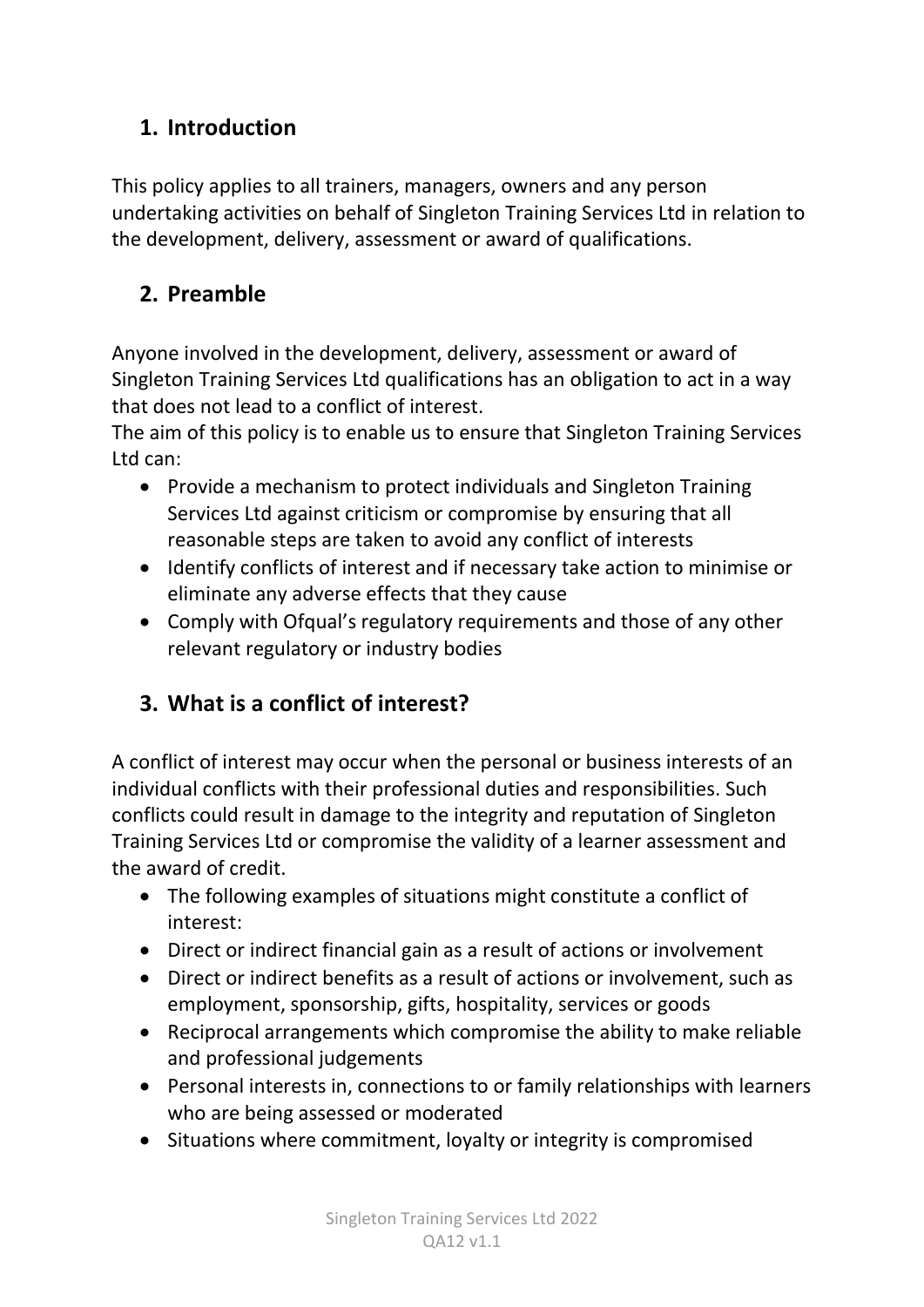## **4. Conflict of interest scenarios**

The following scenarios are intended to further illustrate the type of situations that would represent a conflict of interest:

- The Board is meeting to appoint a consultant to undertake research on its behalf. A Board member knows the consultant personally and has a business connection with them
- Members of the Quality Assurance Committee are attending an Appeal Hearing. One of the members becomes aware that they have had an involvement in the case at an earlier stage of proceedings
- A member of staff is feeling uneasy following frequent requests that are being made by a Centre to expedite the printing of their learner certificates ahead of other certificates. The person making the requests is well known to the member of staff as they meet socially
- Two trainers are also Singleton Training Services Ltd verifiers. One of them has just started a new trainer post. Unbeknown to Singleton Training Services Ltd, this has resulted in reciprocal verification, with one trainer verifying the other's courses
- A trainer is making assessment judgements that are part of an award of credit, on behalf of a learner who is their partner

### **5. Declarations of Conflict of Interest**

Declarations of actual or potential Conflicts of Interest must be made in writing to Nigel Singleton at Singleton Training Services Ltd as soon as they arise. Any changes to previous declarations must be made in writing so that accurate records are kept. If any situation arises where an individual feels unsure about whether a Conflict of Interest exists, they should immediately contact Nigel Singleton to discuss their concerns and seek advice. This applies to all staff and any person undertaking activities on behalf of Singleton Training Services Ltd in relation to the development, delivery, assessment or moderation of qualifications.

### **6. Recording of Interests**

All declarations of Interest will be recorded. Records will be kept and monitored by the Nigel Singleton, who will manage conflicts of interest as